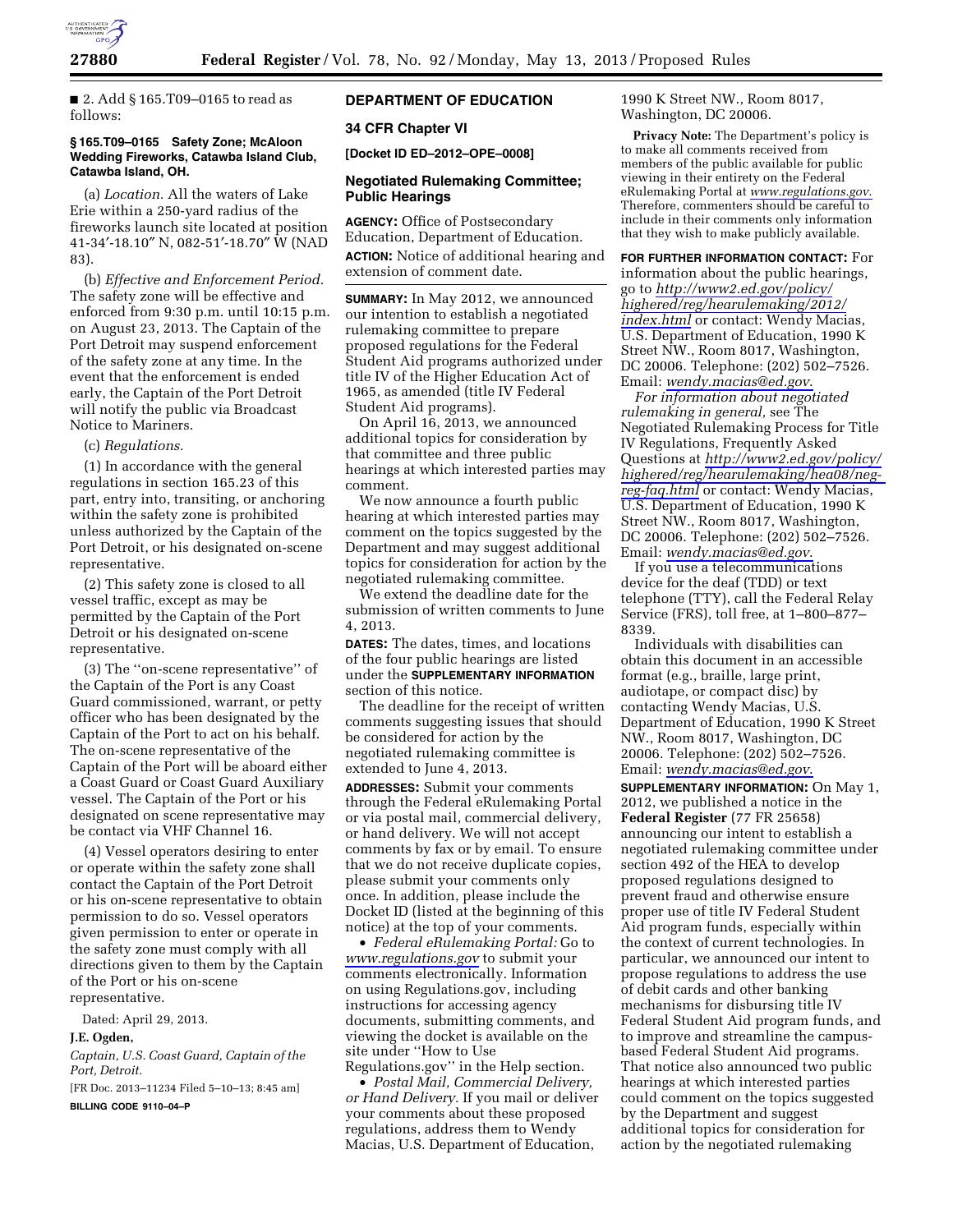committee. Those hearings were held on May 23, 2012, in Phoenix, Arizona, and on May 31, 2012, in Washington, DC. We invited parties to comment and submit topics for consideration in writing as well.

On April 16, 2013, we published a notice in the **Federal Register** (78 FR 2247), as corrected at 78 FR 25235, announcing additional topics for consideration for action by the negotiated rulemaking committee. We announced three additional public hearings at which interested parties could comment on the new topics suggested by the Department and suggest additional topics for consideration for action by the negotiating committee. We also invited parties unable to attend a public hearing to submit written comments on the additional topics and to submit other topics for consideration.

We now announce a fourth public hearing.

We are also extending the deadline date for the submission of written comments from May 30, 2013, to June 4, 2013.

### **Public Hearings**

We will hold four public hearings for interested parties to discuss the topics suggested by the Department for consideration for action by the negotiated rulemaking committee and to suggest additional topics for the rulemaking agenda. The public hearings will be held on:

• May 21, 2013, at the U.S. Department of Education, 1990 K Street NW., Eighth Floor Conference Center, Washington, DC 20006.

• May 23, 2013, at the University of Minnesota, Twin Cities, Hubert H. Humphrey School of Public Affairs, Cowles Auditorium, 301 19th Avenue S, Minneapolis, MN 55455.

• May 30, 2013, at the University of California, San Francisco, UC Hall, Toland Hall Auditorium (Room U142), 533 Parnassus Avenue, San Francisco, CA 94143.

• June 4, 2013, at Spelman College, William and Camille Cosby Auditorium, 350 Spelman Lane, Atlanta, GA 30314.

The public hearings will be held from 9:00 a.m. to 4:00 p.m., local time. Further information on the public hearing sites, including directions, is available at *[http://www2.ed.gov/policy/](http://www2.ed.gov/policy/highered/reg/hearulemaking/2012/index.html)  [highered/reg/hearulemaking/2012/](http://www2.ed.gov/policy/highered/reg/hearulemaking/2012/index.html) [index.html](http://www2.ed.gov/policy/highered/reg/hearulemaking/2012/index.html)*.

Individuals desiring to present comments at the public hearing must register by sending email to *[negreghearing@ed.gov](mailto:negreghearing@ed.gov)*. The email should include the name of the presenter along with a general

timeframe during which the individual would like to speak (for example, a presenter could indicate morning or afternoon, or before 11 a.m. or after 3 p.m.). We will attempt to accommodate each speaker's preference but, if we are unable to do so, we will make the determination on a first-come, firstserved basis (based on the time and date the email was received). It is likely that each participant will be limited to five minutes. The Department will notify registrants of the location and time slot reserved for them. An individual may make only one presentation at the public hearings. If we receive more registrations than we are able to accommodate, the Department reserves the right to reject the registration of an entity or individual that is affiliated with an entity or individual that is already scheduled to present comments and to select among registrants to ensure that a broad range of entities and individuals is allowed to present. We will accept walk-in registrations for any remaining time slots on a first-come, first-served basis beginning at 8:30 a.m. on the day of the public hearing at the Department's on-site registration table.

Speakers may also submit written comments. In addition, for anyone who does not present at a public hearing, the Department will accept written comments through June 4, 2013. (See the **ADDRESSES** sections of this notice for submission information.)

Transcripts from the hearings can be found at *[http://www2.ed.gov/policy/](http://www2.ed.gov/policy/highered/reg/hearulemaking/2012/index.html) [highered/reg/hearulemaking/2012/](http://www2.ed.gov/policy/highered/reg/hearulemaking/2012/index.html) [index.html.](http://www2.ed.gov/policy/highered/reg/hearulemaking/2012/index.html)* Written comments may be viewed through the Federal eRulemaking Portal at *[www.regulations.gov.](http://www.regulations.gov)* Instructions for finding comments are available on the site under ''How to Use Regulations.gov'' in the Help section. Individuals can enter docket ID ED– 2012–OPE–0008 in the search box to locate the appropriate docket.

After a review of the public comments presented at the public hearings and in the written submissions, we will publish a notice in the **Federal Register**  announcing the specific subject areas for which we intend to establish a negotiated rulemaking committee and requesting nominations for individual negotiators for the committee. This notice will also be posted on the Department's Web site at: *[http://](http://www2.ed.gov/policy/highered/reg/hearulemaking/2012/index.html) [www2.ed.gov/policy/highered/reg/](http://www2.ed.gov/policy/highered/reg/hearulemaking/2012/index.html)  [hearulemaking/2012/index.html.](http://www2.ed.gov/policy/highered/reg/hearulemaking/2012/index.html)* 

We intend to select participants for the negotiated rulemaking committee from nominees of the organizations and groups that represent the interests significantly affected by the proposed regulations. To the extent possible, we

will select individual negotiators who reflect the diversity among program participants, in accordance with section 492(b)(1) of the HEA.

## **Regulatory Issues**

For the convenience of the reader, we repeat the additional topics for consideration that we published in April 2013. The topics are: cash management of funds provided under the title IV Federal Student Aid programs; State authorization for programs offered through distance education or correspondence education; State authorization for foreign locations of institutions located in a State; clock to credit hour conversion; gainful employment; changes made by the Violence Against Women Reauthorization Act of 2013, Public Law 113–4, to the campus safety and security reporting requirements in the HEA; and the definition of ''adverse credit'' for borrowers in the Federal Direct PLUS Loan Program. Descriptions of these issues are in the April 16, 2013 notice.

# **Schedule for Negotiations**

We anticipate that any committee established after the public hearings will begin negotiations in September 2013, with the committee meeting for up to three sessions of approximately four days each at roughly monthly intervals. The committee will meet in the Washington, DC area. The dates and locations of these meetings will be published in a subsequent document in the **Federal Register**, and will be posted on the Department's Web site at: *[http://](http://www2.ed.gov/policy/highered/reg/hearulemaking/2012/index.html)  [www2.ed.gov/policy/highered/reg/](http://www2.ed.gov/policy/highered/reg/hearulemaking/2012/index.html)  [hearulemaking/2012/index.html.](http://www2.ed.gov/policy/highered/reg/hearulemaking/2012/index.html)* 

*Electronic Access to This Document:*  The official version of this document is the document published in the **Federal Register**. Free Internet access to the official edition of the **Federal Register**  and the Code of Federal Regulations is available via the Federal Digital System at: *[www.gpo.gov/fdsys.](http://www.gpo.gov/fdsys)* At this site you can view this document, as well as all other documents of the Department published in the **Federal Register**, in text or Adobe Portable Document Format (PDF). To use PDF you must have Adobe Acrobat Reader, which is available free at the site. You may also access documents of the Department published in the **Federal Register** by using the article search feature at: *[www.federalregister.gov.](http://www.federalregister.gov)* 

Specifically, through the advanced search feature at this site, you can limit your search to documents published by the Department.

**Program Authority:** 20 U.S.C. 1098a.